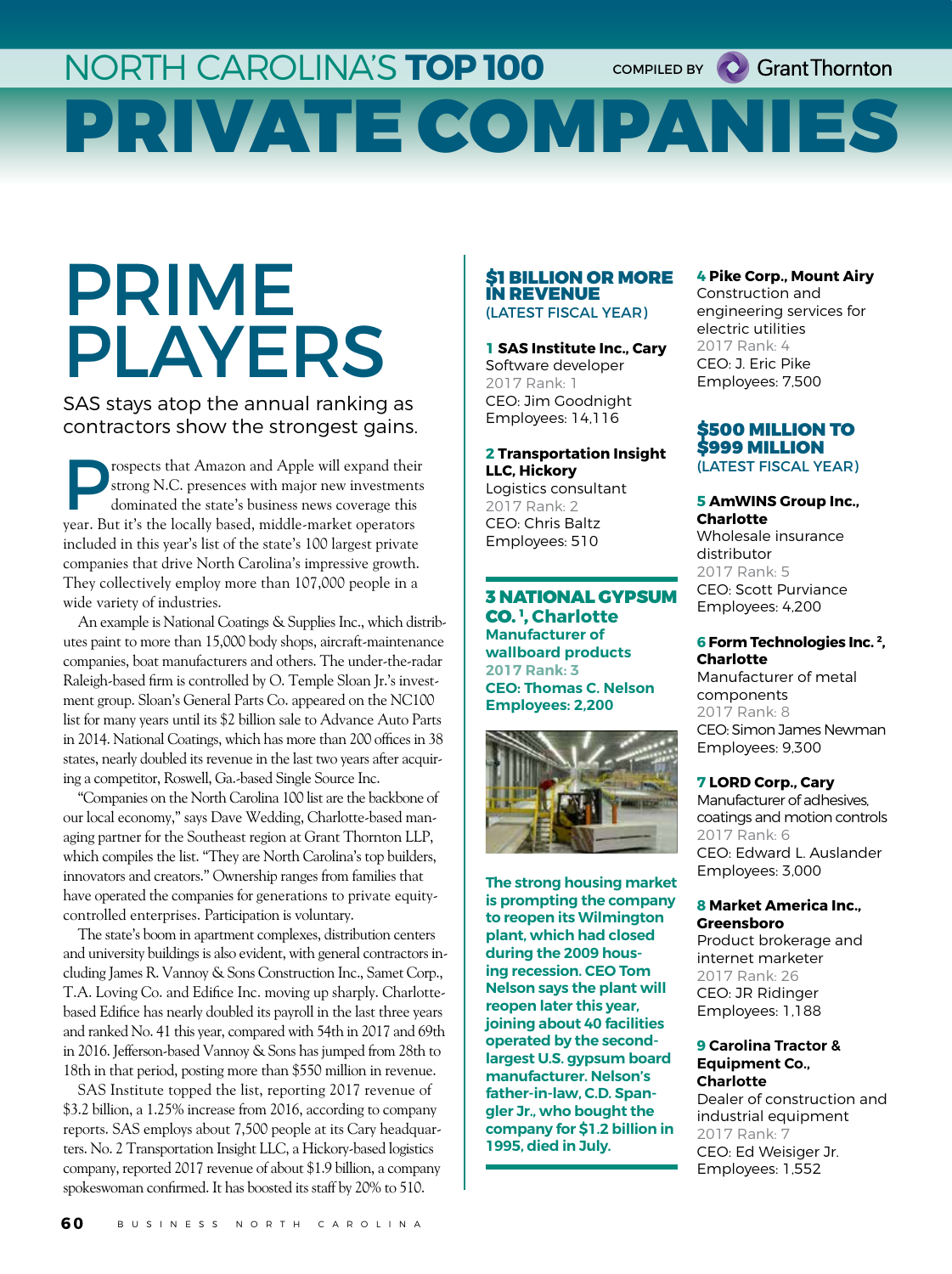## 10 WASTE INDUSTRIES USA INC.**, Raleigh**

**Provider of waste-collection and recycling services 2017 Rank: 10 CEO: Lonnie C. Poole III Employees: 2,400**



**The 48-year-old company bought Denver-based Alpine Waste & Recycling in May, making Colorado the eighth state in which it operates and marking its first expansion west of Tennessee. The founding Poole family joined with two large privateequity groups to buy the business in 2017 from Macquarie Infrastructure Partners Inc., which had helped the company go private in 2008.**

## **11 Barnhill Contracting Co., Rocky Mount** General contractor 2017 Rank: 13

CEO: Robert E. Barnhill Jr. Employees: 1,099

**12 SteelFab Inc., Charlotte** Steel fabricator 2017 Rank: 12 CEO: Glenn Sherrill Employees: 1,077

## **13 Ennis-Flint Inc., Greensboro**

Manufacturer of pavement markings and traffic products 2017 Rank: 14 CEO: Matt Soule Employees: 1,500

**14 Concord Hospitality Enterprises Co., Raleigh** Hotel management and development 2017 Rank: 15 CEO: Mark G. Laport Employees: 4,232

#### **15 Gregory Poole Equipment, Raleigh**

Dealer of construction and other equipment 2017 Rank: 9 CEO: J. Gregory Poole III Employees: 1,285

## **16 Southco Distributing Co., Goldsboro** Convenience-store supplier

2017 Rank: 11 CEO: Sherwin Herring Employees: 205

## **17 National Coatings &**

**Supplies Inc., Raleigh** Paint distributor for collision-repair shops 2017 Rank: 21 CEO: Dean Worley Employees: 1,640

## **18 James R. Vannoy & Sons Construction Co., Jefferson**

General contractor 2017 Rank: 23 CEO: Eddie Vannoy Employees: 311

**19 Clancy & Theys Construction Co., Raleigh** General contractor 2017 Rank: 19 CEO: Tim Clancy Employees: 344

## **20 Atlantic Packaging 3, Wilmington**

Distributor of industrial packaging materials; paper converter .<br>2017 Rank: 16 CEO: Russell "Rusty" Carter Employees: 1,040

## **21 Sampson-Bladen Oil Co., Clinton**

Wholesaler, retailer and distributor of petroleum products 2017 Rank: 20 CEO: Haddon M. Clark III Employees: 797

## **22 Renfro Corp., Mount Airy**

Sock manufacturer 2017 Rank: 17 CEO: Stan Jewell Employees: 4,500

## \$250 MILLION TO \$499 MILLION (LATEST FISCAL YEAR)

## **23 Crescent Communities LLC 4, Charlotte** Real-estate developer 2017 Rank: 24 CEO: Todd Mansfield Employees: 176

## 24 CAPTIVEAIRE SYSTEMS INC.**,**

**Raleigh Manufacturer of kitchenventilation equipment 2017 Rank: 25 CEO: Robert L. Luddy Employees: 1,250**



**The manufacturer is spending \$10 million on an expansion in Indianapolis, likely to create 75 jobs over the next several years. It will be the company's seventh plant. "We picked Indianapolis because it's a fine city and its proximity to major population cities," says Robert Luddy, who founded the company in 1976.**

## **25 Rodgers Builders Inc., Charlotte**

General contractor 2017 Rank: 22 CEO: Patricia Rodgers Employees: 276

## **26 Pharr Yarns LLC, McAdenville**

Yarn manufacturer 2017 Rank: 27 CEO: William P. Carstarphen Employees: 1,650

## **27 Strata Solar LLC, Chapel Hill**

Solar developer 2017 Rank: 18 CEO: Markus Wilhelm Employees: 320

#### **28 Snider Fleet Solutions5, Greensboro**

Tire distributor and service provider 2017 Rank: 30 CEO: John K. Snider Employees: 1,391

## **29 Eastwood Homes**<sup>6</sup>. **Charlotte**

Homebuilder 2017 Rank: 36 CEO: Joseph Stewart Employees: 261

## 30 GLOBAL KNOWLEDGE TRAINING LLC, **Cary Information-technology and business-skills trainer 2017 Rank: 28 CEO: Todd Johnstone Employees: 1,350**

**Formed in 1995, the company offers more than 5,000 classes a year teaching people how to use software developed by Red Hat, Cisco and others. New York-based Rhone Capital LLC has owned it since 2014.**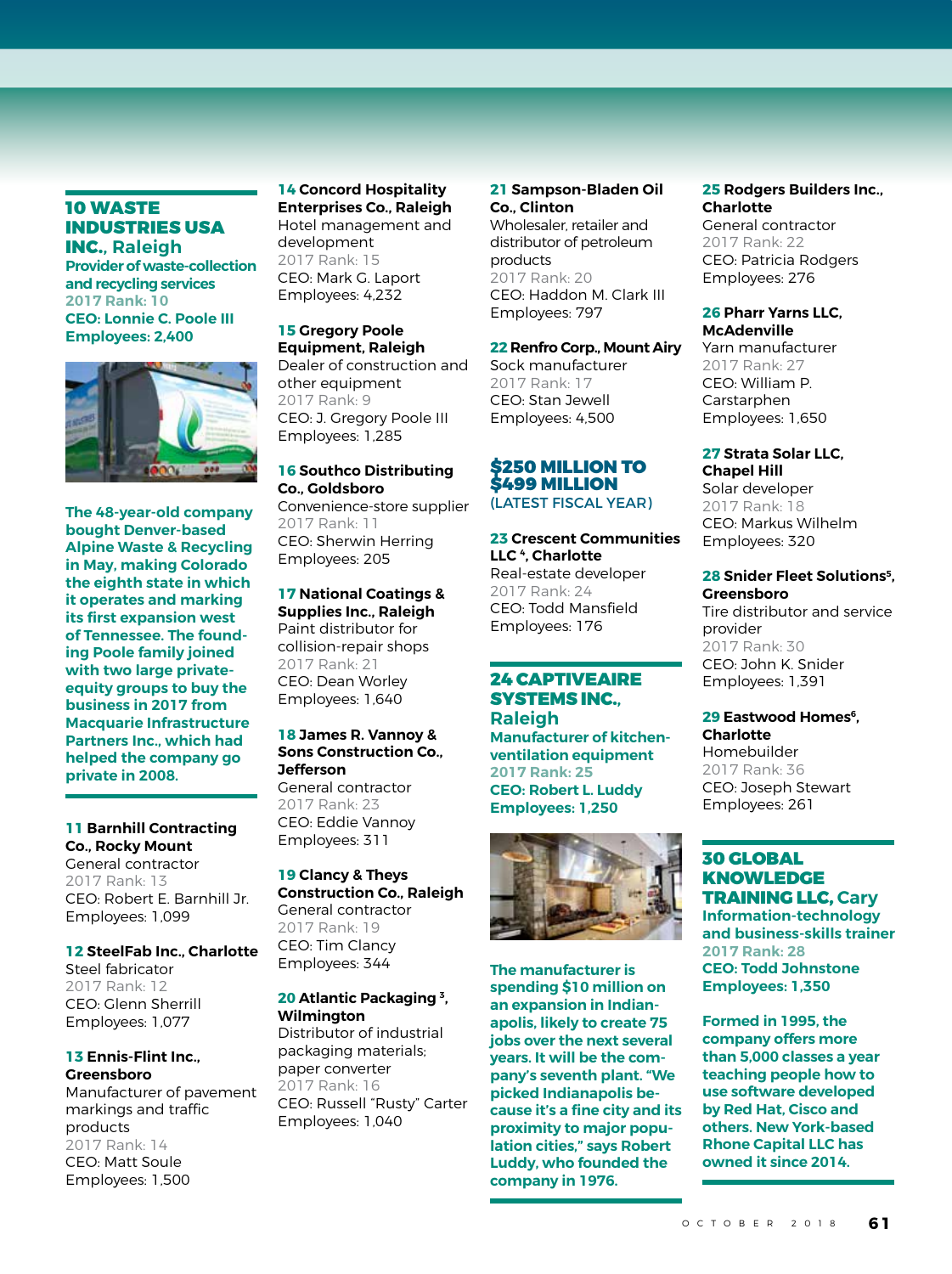## NCTOO C Grant Thornton

## 31 FLEXENTIAL CORP. 7, **Charlotte Data-center operator**

**2017 Rank: 48 CEO: Chris Downie Employees: 1,000**



**Operating 41 U.S. data centers, the company was created in June 2017 through Charlotte-based Peak 10's \$1.7 billion acquisition of Greenwood Village, Colo.-based ViaWest. Its owner is San Francisco-based privateequity group GI Partners.**

## 32 CROWDER **CONSTRUCTORS** INC., **Charlotte**

**General contractor 2017 Rank: 31 CEO: Otis A. Crowder Employees: 1,062**

**The family- and employee-owned business started in 1947 with five people. Projects include bridges, dams, wastewater facilities and power plants. It is building a pedestrian tunnel connecting the N.C. State Fairgrounds and Carter-Finley Stadium in Raleigh. The founder's sons Otis and Bill lead the firm.**

## 33 SAMET CORP., **Greensboro General contractor 2017 Rank: 55 CEO: Arthur Samet**

**Employees: 176**

**EXAMPLE ROOM** 

**Opening offices in Charlotte in 2008 and Raleigh in 2015 has enabled the family-owned contractor to benefit from those regions' strong economies. Education projects made up 47% of volume in 2017, a company newsletter notes. Norman Samet started the business in 1961, while his son, Arthur, has led it since 2000. Other projects include apartment complexes.**

**34 Harvey Enterprises & Affiliates, Kinston** Distributor of farm equipment and petroleum products 2017 Rank: 33 CEO: John O. McNairy Employees: 776

#### **35 Golden Corral Corp., Raleigh** Restaurants

2017 Rank: 29 CEO: Lance Trenary Employees: 1,546

## **36 ECMD Inc., North Wilkesboro**

Manufacturer and distributor of millwork products .<br>2017 Rank: 39 CEO: Joe Woods Employees: 585

## **37 Carolina Handling LLC, Charlotte**

Distributor of materialhandling equipment 2017 Rank: 41 CEO: Dave Reder Employees: 455

## 38 WARREN OIL CO., **Dunn Manufacturer and distributor of petroleum products**

**2017 Rank: 37 CEO: Richard Kalin Employees: 484**



**Irvin Warren and a colleague started their business in 1976. In addition to Dunn, it has plants in Alabama, Arkansas, Illinois, Pennsylvania and Texas. Warren makes fluids for chainsaws, brakes and many other uses.**

## \$150 MILLION TO \$249 MILLION (LATEST FISCAL YEAR)

## **39 Jones & Frank 8, Raleigh**

Fuel-equipment installer and service provider 2017 Rank: 34 CEO: Jim Bolch Employees: 527

## **40 T.A. Loving Co., Goldsboro**

General contractor 2017 Rank: 52 CEO: Sam Hunter Employees: 250

## **41 Edifice Inc., Charlotte**

General contractor 2017 Rank: 54 CEO: Eric Laster Employees: 103

## **42 Salem Holding Co., Winston-Salem**

Provider of transportation and truck-leasing services 2017 Rank: 40 CEO: Thomas L. Teague Employees: 1,146

## **43 Blythe Development Co., Charlotte**

General contractor 2017 Rank: 44 CEO: L. Jack Blythe Employees: 900

#### **44 Colony Tire Corp., Edenton**

Tire retailer, servicer and distributor 2017 Rank: 45 CEO: Charles Creighton Employees: 572

## **45 Carolina Wholesale Group, Charlotte**

Distributor of office supplies and equipment 2017 Rank: 50 CEO: Larry Huneycutt Employees: 185

## **46 Baker Roofing Co., Raleigh**

Roofing contractor 2017 Rank: 46 CEO: John Matthews Employees: 1,181

## **47 Tencarva Machinery Co., Greensboro**

Distributor of liquid- and air-handling equipment 2017 Rank: NA CEO: Ed Pearce Employees: 370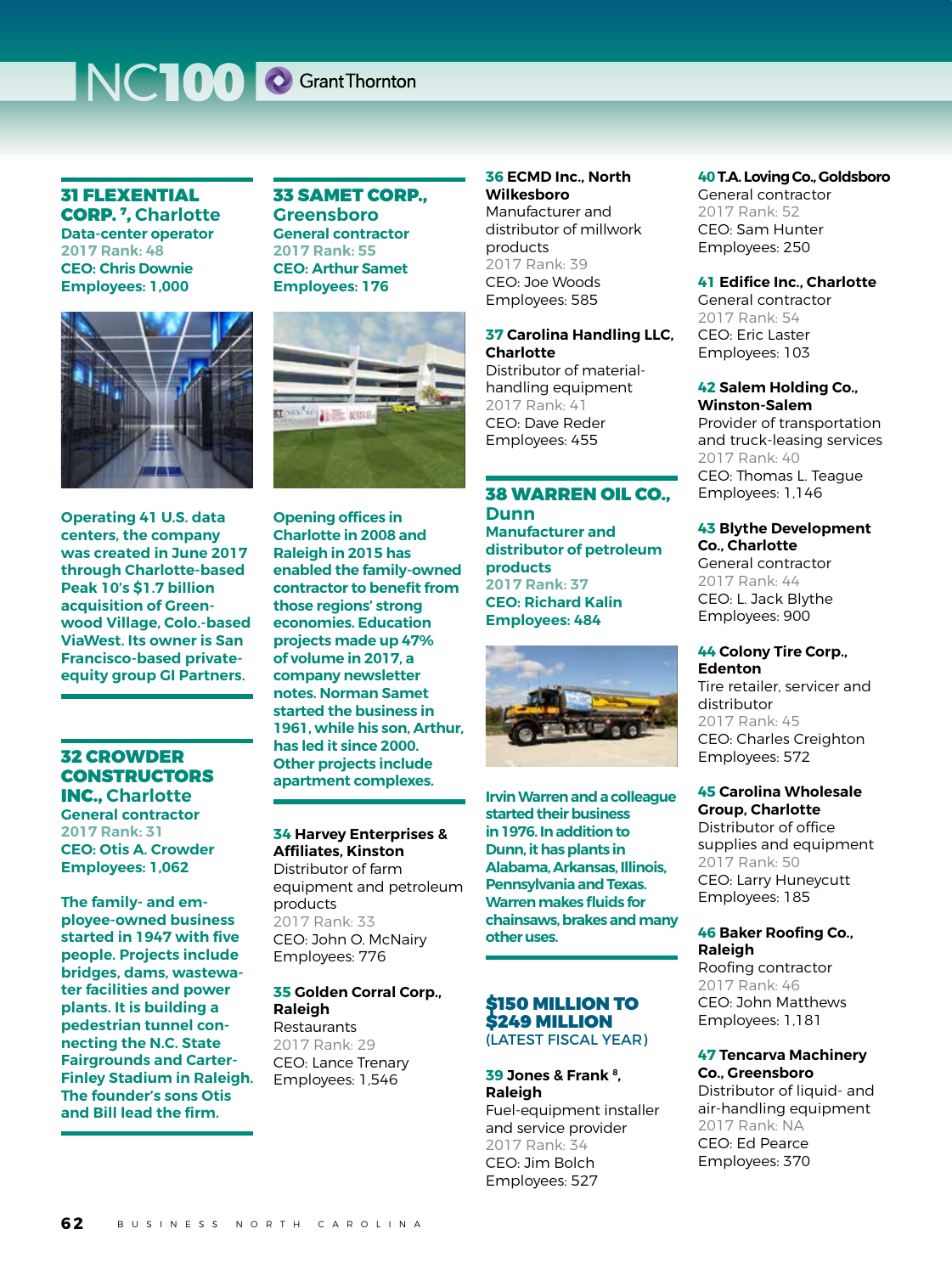#### **48 Camco Manufacturing Inc., Greensboro**

Manufacturer and distributor of RV accessories 2017 Rank: 47 CEO: Donald Caine Employees: 437

49 MEGACORP LOGISTICS LLC, **Wilmington Logistics consultant 2017 Rank: 66**

**CEO: Ryan Legg Employees: 205**



**The company that Denise and Ryan Legg founded in 2009 with five people now dispatches about 2,500 truckloads per week. While it operates a handful of rigs, most of its work is connecting truckers with shippers, including Walmart and Kroger. The growth is prompting a move to a bigger office next year that will include a gym, cafeteria and steam room.**

## **50 Precision Walls Inc., Cary**

Building contractor 2017 Rank: 38 CEO: Brian Allen Employees: 975

## **51 Apple Gold Group, Raleigh**

Applebee's Bar & Grill restaurant franchisee 2017 Rank: 42 CEO: Michael D. Olander Employees: 3,720

## **52 Electrical Equipment Co., Raleigh** Distributor of electrical equipment

2017 Rank: 51 CEO: Mark K. Holmes Employees: 293

## 53 EPES LOGISTICS SERVICES INC., **Greensboro**

**Logistics consultant 2017 Rank: 63 CEO: Jason Bodford Employees: 187**



**Penske Truck Leasing bought Epes Logistics' sister company, Epes Transport, in July, but the deal does not include the logistics company that connects shippers and trucking companies. Epes Logistics was founded in 1989, two years after Alvin Bodford bought the business, according to FleetOwner magazine. Epes Logistics made six acquisitions between 2012-17.**

#### **54 Advantage Truck Center9, Charlotte** Retail truck dealership 2017 Rank: 53 CEO: Terry Young Employees: 151

## **55 ettain group Inc., Charlotte**

Information-technology staffing agency 2017 Rank: 56 CEO: Jeff Harris Employees: 1,260

## **56 American Welding & Gas Inc., Raleigh**  Manufacturer and distributor of gases and

welding supplies 2017 Rank: 58 CEO: George Golliday Employees: 592

## \$80 MILLION TO \$149 MILLION (LATEST FISCAL YEAR)

**57 Hissho Sushi10, Charlotte**  Sushi bars and kiosks 2017 Rank: 62 CEO: Dan Beem Employees: 343

## **58 InVue Security Products Inc., Charlotte**

Provider of security products for retail displays 2017 Rank: 60 CEO: Jim Sankey Employees: 240

## 59 N2 PUBLISHING ". **Wilmington Publisher of community magazines 2017 Rank: 61 CEO: Duane Hixon Employees: 241**

**The company better known as N2 Publishing produces nearly 1,000 magazines targeting specific neighborhoods. Started in 2004, its revenue increased 108% over the last three years to \$137 million. Local franchise owners sell ads and gather news, while the Wilmington staff designs the free publications.**

## 60 MORRISETTE PAPER CO.,

**Browns Summit Distributor of paper, packaging and janitorial supplies 2017 Rank: 64 CEO: Bill Morrisette Jr. Employees: 197**



**The late Bill Morrisette opened the paper and packaging distributor in 1962 and his son, Bill Jr., took over as CEO in 1992. Morrisette helps companies improve their packaging and make their facilities more efficient. It has operations in Charlotte, Hickory, Raleigh, Duncan, S.C., Roanoke, Va., and Honduras.**

#### **61 The Budd Group Inc., Winston-Salem**

Provider of janitorial, landscaping and maintenance services 2017 Rank: 67 CEO: Joseph R. Budd Employees: 2,108

#### **62 Best Logistics Group Inc., Kernersville**

Transportation services and management 2017 Rank: 70 CEO: Roy Cox Employees: 520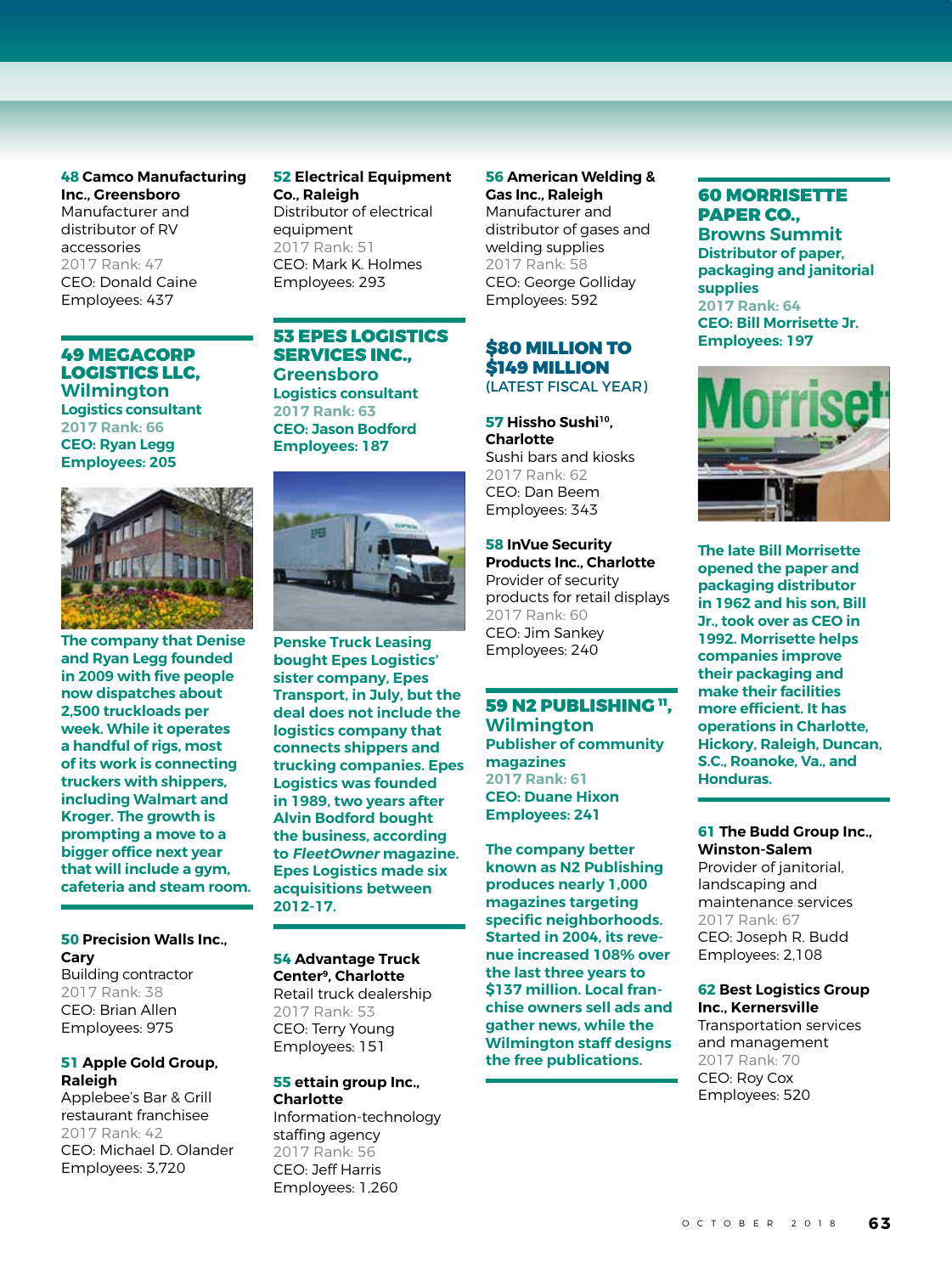## NCTOO C Grant Thornton

## **63 Union Corrugating Co., Fayetteville**

Manufacturer of metal roofing materials 2017 Rank: 69 CEO: Keith Medick Employees: 342

## **64 Smith Turf & Irrigation/ STI Turf Care Equipment<sup>12</sup>. Charlotte**

Distributor of landscaping and irrigation equipment 2017 Rank: 68 CEO: Wayne B. Smith Jr. Employees: 270

## **65 Mickey Truck Bodies Inc., High Point**

Manufacturer of truck bodies and trailers 2017 Rank: 71 CEO: Dean Sink Employees: 411

## **66 Carotek Inc., Matthews**

Distributor of industrial equipment 2017 Rank: 72 CEO: Deryl Bell Employees: 165

#### **67 DuBose Strapping Inc., Clinton**

Distributor of industrial equipment 2017 Rank: 79 CEO: Charles H. DuBose Jr. Employees: 150

## **68 Bulk TV & Internet<sup>13</sup>. Raleigh**

Provider of DIRECTV and internet services 2017 Rank: 77 CEO: David O'Connell Employees: 155

## **69 Wayne Brothers Inc., Davidson**

Provider of concrete and site-work construction services 2017 Rank: 78 CEO: Keith Wayne Employees: 430

**70 McGee Brothers Co., Monroe** Masonry contractor 2017 Rank: 75 CEO: Mike McGee Employees: 650

## 71 PINE HALL BRICK CO., **Winston-Salem**

**Brick manufacturer 2017 Rank: NA CEO: W. Fletcher Steele Employees: 269**



**The company dates to 1889, when J.C. Steele received a patent for brickmaking. Fletcher Steele, a cousin of the founder's grandson, has been CEO since 1989. It has posted higher sales for seven straight years.**

## **72 Trialcard Inc., Morrisville** Pharmaceutical marketing services 2017 Rank: 76 CEO: Mark Bouck Employees: 417

#### **73 AvidXchange, Charlotte** Payment-processing software 2017 Rank: 83 CEO: Michael Praeger Employees: 1,151

**74 Spectraforce Technologies, Raleigh** Staffing and consulting services 2017 Rank: NA CEO: Amit Singh Employees: 2,591

## **75 MedStream Anesthesia, Asheville**

Anesthesia service provider to hospitals and surgery centers 2017 Rank: 82 CEO: Douglas Ellington Employees: 81

## **76 Oliver Oil Co.,**

**Lumberton** Convenience stores, distributor of petroleum products 2017 Rank: 80 CEO: Christopher L. Oliver Employees: 82

## **77 Myers & Chapman Inc., Charlotte**

General contractor 2017 Rank: 74 CEO: Marcus Rabun Employees: 65

## 78 THE REMI GROUP **Charlotte Equipment maintenance management**

**2017 Rank: NA CEO: Dan Schuster Employees: 141**



**Founded by Dan Schuster in 1998, Remi helps hospitals, government agencies and companies save money on equipment maintenance. Remi has boosted employment by 50% in the last year and expects to reach \$100 million in revenue in 2018. When a client's machine breaks or needs servicing, Remi oversees the repair company's work and invoices.**

## \$79 MILLION AND UNDER

(LATEST FISCAL YEAR)

#### **79 Mako Medical Laboratories LLC, Raleigh** Laboratory testing services 2017 Rank: NA CEO: Chad Price Employees: 502

## **80 Parata Systems LLC, Durham**

Provider of drugdispensing technology for pharmacies 2017 Rank: 81 CEO: DJ Dougherty Employees: 266

## **81 Alliance of Professionals & Consultants Inc., Raleigh** Professional and staffing services 2017 Rank: 84 CEO: Roy Roberts Employees: 700

## **82 Allen Industries Inc., Greensboro**

Sign manufacturer 2017 Rank: 85 CEO: Tom Allen Employees: 365

## 83 MEASUREMENT INC., **Durham Education-testing contractor 2017 Rank: 73 CEO: Henry H. Scherich Employees: 471**

**Psychologist Henry Scherich started Measurement in 1980 as a test-scoring company for state governments and other organizations. It has 14 offices in nine states and employs thousands of seasonal workers.**